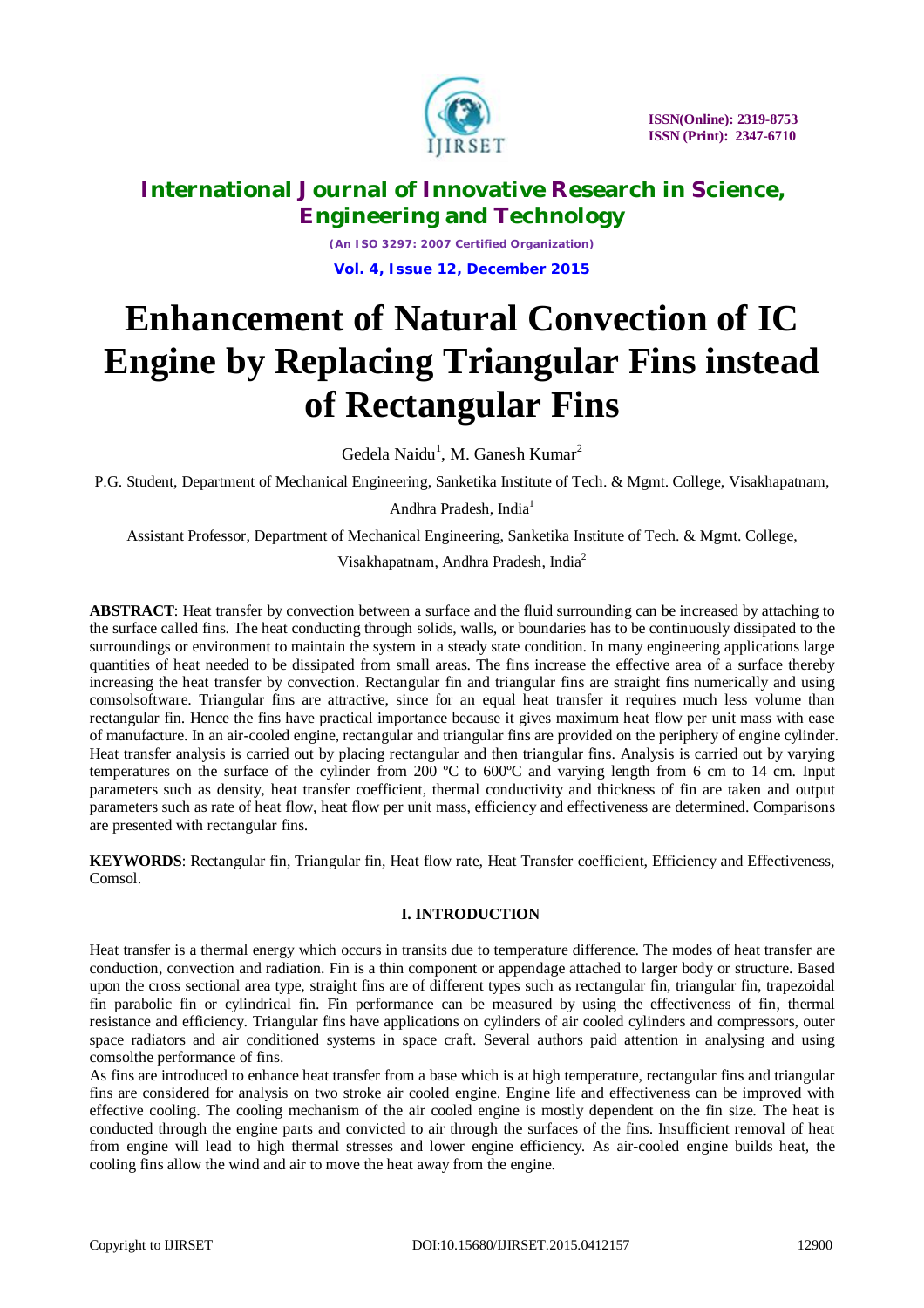

*(An ISO 3297: 2007 Certified Organization)*

#### **Vol. 4, Issue 12, December 2015**

Considering an air cooled petrol engine with two stroke, at no load condition engine does not generate power. When load increases on an engine, the upward movement of a piston causes compression of the previously available charge inside the cylinder. Thus, during upward stroke, suction and compression of charge takes place simultaneously, and both transfer port and exhaust port remain closed. At the end of compression stroke, the charge is ignited by a high voltage electric spark. After ignition of charge, hot high pressure gases expand. The piston goes downwards and compresses the charge drawn in the crank case. At the end of expansion stroke, exhaust port which is slightly placed higher than the transfer port, opens releasing the burnt gases from cylinder to the atmosphere. Fins are provided on a periphery of Engine. Exhaust heat is exposed to outside of engine cylinder. Air cooled engines have fins to radiate heat to surrounding air. Cylinder is made of cast iron and fins are made of stainless steel



Air cooled cylinder with triangular finsAir cooled cylinder with rectangular fins

#### **II. LITERATURE REVIEW**

Made an attempt to simulate the heat transfer using CFD analysis, Heat transfer from the surface of the engine is modelled in GAMBIT and simulated in FLUENT software. In their paper an expression of average fin surface heat transfer coefficient in terms of wind velocity is obtained. From their analysis, it is observed that when the ambient temperature reduces to a very low value, it results in overcooling and poor efficiency of the engine. Heat transfer through extended surfaces and the heat transfer coefficient is affected by changing cross-section, climatic conditions and materials etc. From a thus analysis they concluded that the heat transfer of the fin can be augmented by modifying fin pitches, geometry, shape, material and wind velocity

Pradeep Singh [1]in this paper, the heat transfer performance of fin is analysed by design of fin with various extensions such as rectangular extension, trapezium extension, triangular extensions and circular segmental extensions. The heat transfer performance of fin with same geometry having various extensions and without extensions is compared. Near about ranging 5% to 13% more heat transfer can be achieved with these various extensions on fin as compare to same geometry of fin without these extensions. Fin with various extensions design with the help of software AutoCAD. Analysis of fin performance done through the software Autodesk® Simulation Metaphysics. In this thermal analysis, temperature variations w.r.t. distance at which heat flow occur through the fin is analysed. Extensions on the finned surfaces is used to increases the surface area of the fin in contact with the fluid flowing around it. So, as the surface area increase the more fluid contact to increase the rate of heat transfers from the base surface as compare to fin without the extensions provided to it. On comparison, rectangular extensions provide on fin gives the greatest heat transfer than that of other extensions having the same length and width attached to finned surface. The effectiveness of fin with rectangular extensions greater as compare to other extensions on fin.

Moitsheki and Harley [2] in their paper transient heat transfer through a longitudinal fin of various profiles. Thermal conductivities and heat transfer coefficients are assumed to be temperature dependent. The effects of realistic fin parameters such as the thermos geometric fin parameter and the exponent of the heat transfer coefficient on the temperature distribution are studied.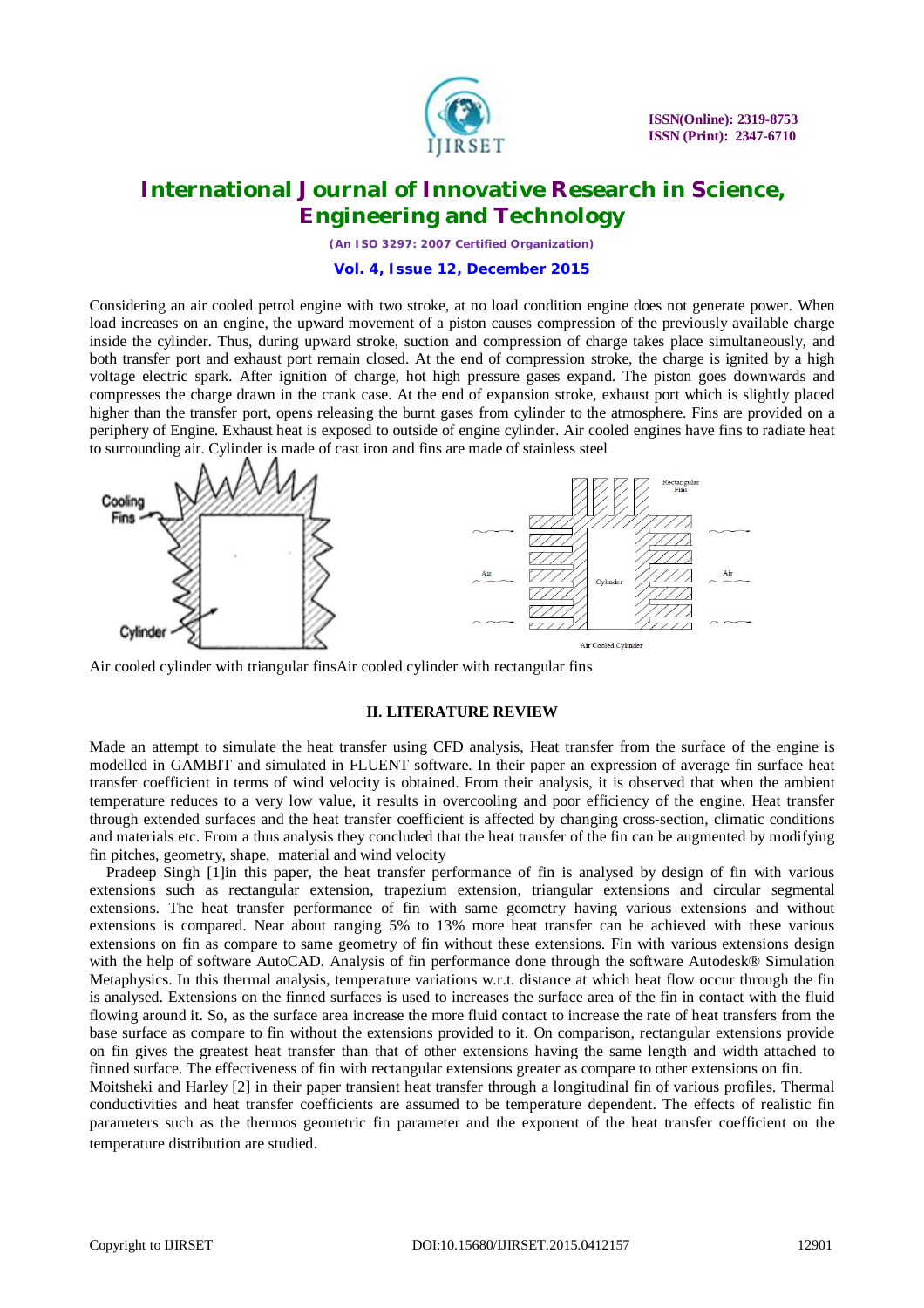

*(An ISO 3297: 2007 Certified Organization)*

#### **Vol. 4, Issue 12, December 2015**

Kang [3] in his paper a triangular fin with variable fin base thickness is analysed and optimized using a twodimensional analytical method, for fixed fin volumes, the maximum heat loss, the corresponding optimum fin effectiveness, fin base height and fin tip length as a function of the fin base thickness, convection characteristic number and dimensionless fin volume are represented. From the analysis, results shows that the optimum heat loss increases whereas the corresponding optimum fin effectiveness decreases with the increase of fin volume.

Teerakulpisut [4] in his paper presented application of modified Bessel functions in the analysis of extended surface heat transfer and differential equations formulated from the fundamentals of conduction and convection heat transfer

Khaled and Gan [5] in their paper analysed heat transfer through a wall containing triangular fins partially embedded in its volume, Coupled heat diffusion equations governing each constituent are solved numerically using an iterative finite volume method. Numerical and the analytical results are attained in their paper. It is found that the fin-root can act simultaneously as a heat sink and heat source for the wall. The heat transfer rate through the combined system is clearly seen to be maximized at a specific fin-root length. The maximum reported heat transfer rate through the triangular rooted-finned wall is recommended to utilize the triangular rooted-fin as a heat transfer enhancer for high mechanical strength structures exposed to highly convective fluid streams.

#### **III. ANALYSIS OF TRIANGULAR AND RECTANGULAR FINS**

Fig.1 shows rectangular fins placed around the cylinder. These fins are made of stainless steel of thickness 2.5 cm. Fig.2 shows a single cylinder fitted with triangular fins of thickness 2.5 cm. As the heat developed inside a two stroke engine cylinder is more, the heat has to be dissipated to surroundings by fins. These fins fitted are having an appropriate surface area to take away the heat to surroundings.

### **Rectangular Fin:**

.

The rectangular fin as shown in Fig.2 with L as the length of the fin,  $2\delta$  as thickness of the fin and W width of fin and assuming the heat flow is unidirectional and it is along length and the heat transfer coefficient (h) on the surface of the fin is constant.



Fig.1 Rectangular fin attached to cylinder

Heat lost by fin,  $Q = -KA_c m\theta_0 \frac{h \cos h mL + km \sin h mL}{km \cos h mL + h \sin h mL}$  $Q = -KA_c m\theta_0 \frac{h \cos h m L + km \sin h m L}{k m \cos h m L + h \sin h m L}$  (1) Where,  $k =$  thermal conductivity, W/mK Ac= cross section area of fin, m2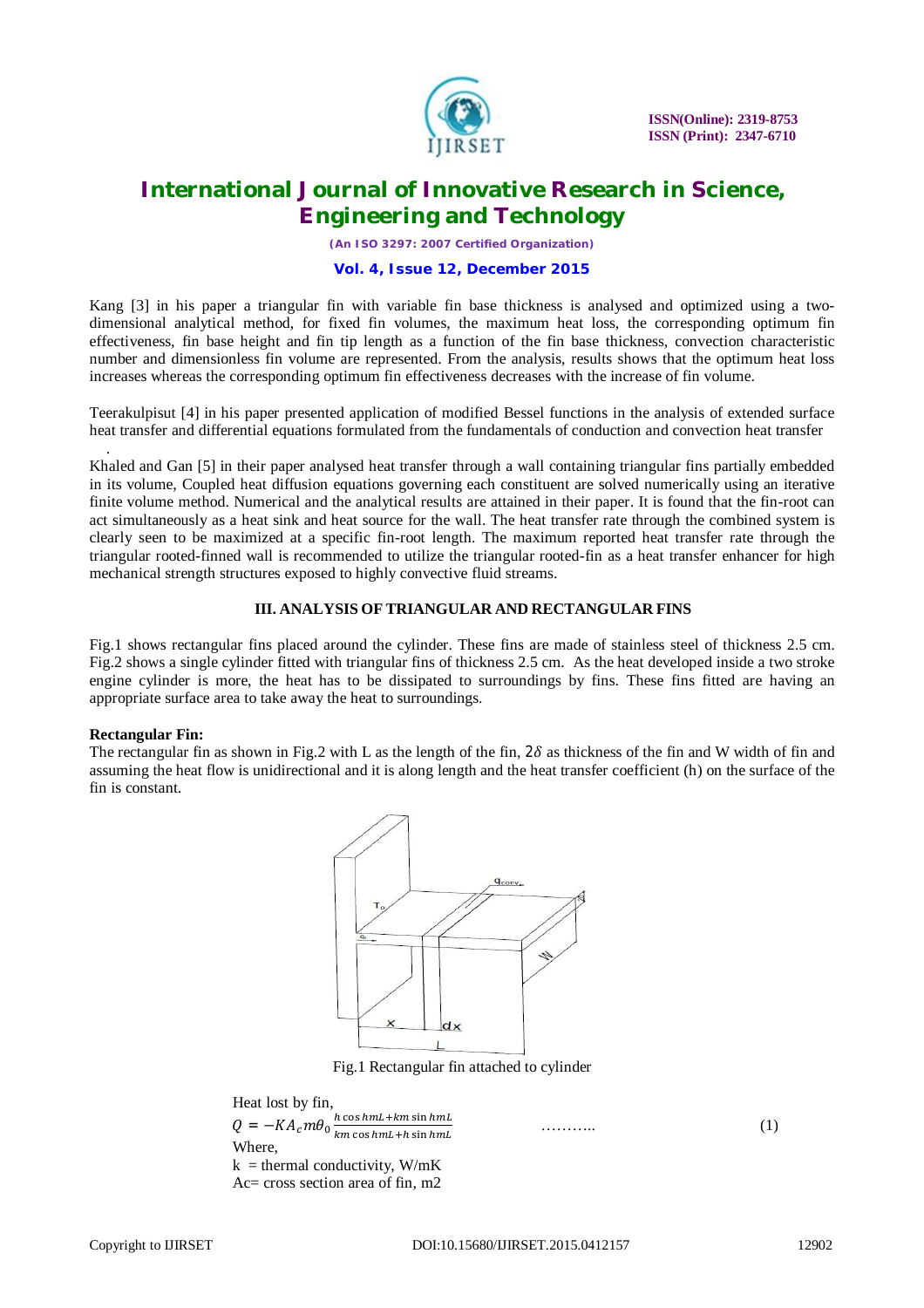

*(An ISO 3297: 2007 Certified Organization)*

**Vol. 4, Issue 12, December 2015**

m= fin parameter, 
$$
(\sqrt{hP/kA_c})
$$
  
\nP= perimeter of fin,  $(2W+4\delta)$ , m  
\n $\theta_0$ = temperature difference, K  
\nh= heat transfer coefficient, W/m2K  
\nMass of rectangular fin, (mr) =2 $\delta \times \rho \times L$  .......  
\nwhere,  
\n $\rho$  = density of fin material, kg/m3  
\nRate of heat flow per unit mass through rectangular fin,  
\n $q = \frac{KA_c m\theta_0 \frac{h \cos h m L + k m \sin h m L}{2\delta \times \rho \times L}}$  .... (3)  
\nEfficiency of rectangular fin,  $(n_c)$ —Heat lost with fin

Efficiency of rectangular fin,  $(^{\prime\prime}$ <sup>r</sup>) Heat lost from the fin if entire surface maintained at room temperature

$$
=\frac{-KA_{c}m\theta_{0} \frac{h\cos\hbar mL + km\sin\hbar mL}{km\cos\hbar mL}}{2WL.h\theta_{0}}
$$
\n(4)

Effectiveness of rectangular fin,  $(\epsilon_r)$  Heat lost with fin Heat loss without fin

$$
=\frac{-kA_{c}m\theta_{0}\frac{h\cos\hbar mL + km\sin\hbar mL}{km\cos\hbar mL + h\sin\hbar mL}}{hA_{c}\theta_{0}}.
$$
\n(5)

### **Triangular Fin:-**

For a triangular fin representing length of fin L, thickness,  $2\delta$  and width of fin, W and assuming the heat flow is unidirectional and it is along length and the heat transfer coefficient (h) on the surface of the fin is constant.



Fig.2 Triangular fin attached to cylinder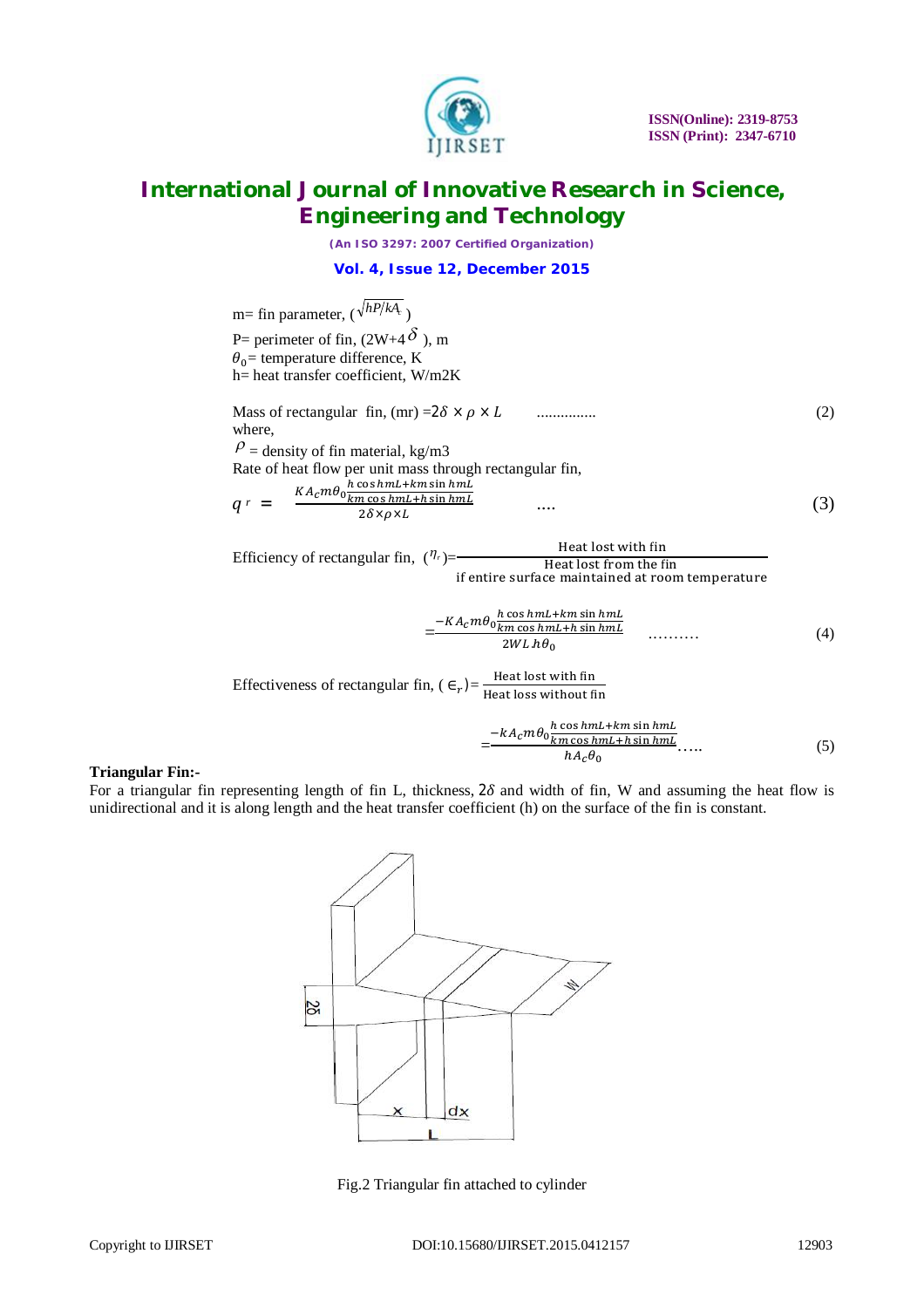

*(An ISO 3297: 2007 Certified Organization)*

**Vol. 4, Issue 12, December 2015**

Heat lost by triangular fin,

$$
Q = 2W\theta_0 \sqrt{h k \delta} \left[ \frac{I_1(2B\sqrt{L})}{I_0(2B\sqrt{L})} \right]
$$
  
where,

 $\theta_0$  = temperature difference, K

k= thermal conductivity, W/mK B= fin parameter,  $\left(\sqrt{\frac{hL}{k\delta}}\right)$ 

 $I_1$ = Bessel function of first kind

 $I<sub>0</sub>=$ Bessel function of first kind The mass of triangular fin,  $(m_t) = \frac{1}{2}$ ଶ (7) ................ ߩ × ܹ × ܮ × ߜ2 ×  $\rho$  = Density of fluid kg/m<sup>3</sup>

Rate of heat flow per unit mass (q)=
$$
\frac{Heatflow throughfin}{massoffin} = \frac{2W\sqrt{hk\delta}\theta_0 \frac{I_1(2B\sqrt{L})}{I_0(2B\sqrt{L})}} \qquad \dots \qquad (8)
$$

Efficiency of triangular fin 
$$
(\eta_t)
$$
 = 
$$
\frac{2W\sqrt{hk\delta\theta_0}\frac{1}{I_0(2B\sqrt{l})}}{2WL.h\theta_0}
$$
........(9)

Effectiveness of triangular fin,  $(\epsilon_t)$  =  $\frac{\text{Heat lost with fin}}{\text{Heat loss without f}}$ Heat loss without fin

$$
=\frac{2W\sqrt{hk\delta}\theta_0\frac{I_1(2B\sqrt{L})}{I_0(2B\sqrt{L})}}{hA_b\theta_0}
$$
\n(10)

where,

A<sub>b</sub>= base area of triangular fin, (W x 2 $\delta$ ), m<sup>2</sup>

#### **IV. MODELLING AND ANALYSIS**

The main product is COMSOL Desktop which is an integrated user interface environment designed for crossdisciplinary product development with a unified workflow for electrical, mechanical, fluid, and chemical applications. The add-on modules blend into COMSOL Desktop, and the way of operation of the software remains the same no matter which add-on products are engaged. The Application Builder is also available with the COMSOL Desktop environment and allows for creating specialized applications, based on a physics model, with a user interface that avoids the details of the simulation model from the perspective of the end user. Two editors are available for designing applications; using drag-and-drop tools, in the Form Editor, or by programming using the Method Editor. There is scope to include specific features from the model or introduce new ones through programming using the Method Editor.COMSOL metaphysics also provides application programming interfaces (APIs). The COMSOL API for use with Java comes included with COMSOL metaphysics, and provides a programmatic way of driving the software through compiled object oriented code. This API is also used in the Method Editor of the Application Builder. LiveLink for MATLAB allows to work with COMSOL metaphysics in combination with the MATLAB

Consider is base temperature (Tb) =  $600\degree C$ , ambient temperature (Ta) =30 $\degree C$ , Length of fin= 14 cm, Thickness= 2.5 cm, Density ( $\rho$ ) = 8055 kg/m3, Heat transfer coefficient (h) = 60 W/m2K and Thermal conductivity (k) = 23.749W/Mk

#### Assumptions:

1. Properties such as density of a fin  $(\rho)$ , thermal conductivity  $(K)$  of the fin is taken at base temperature.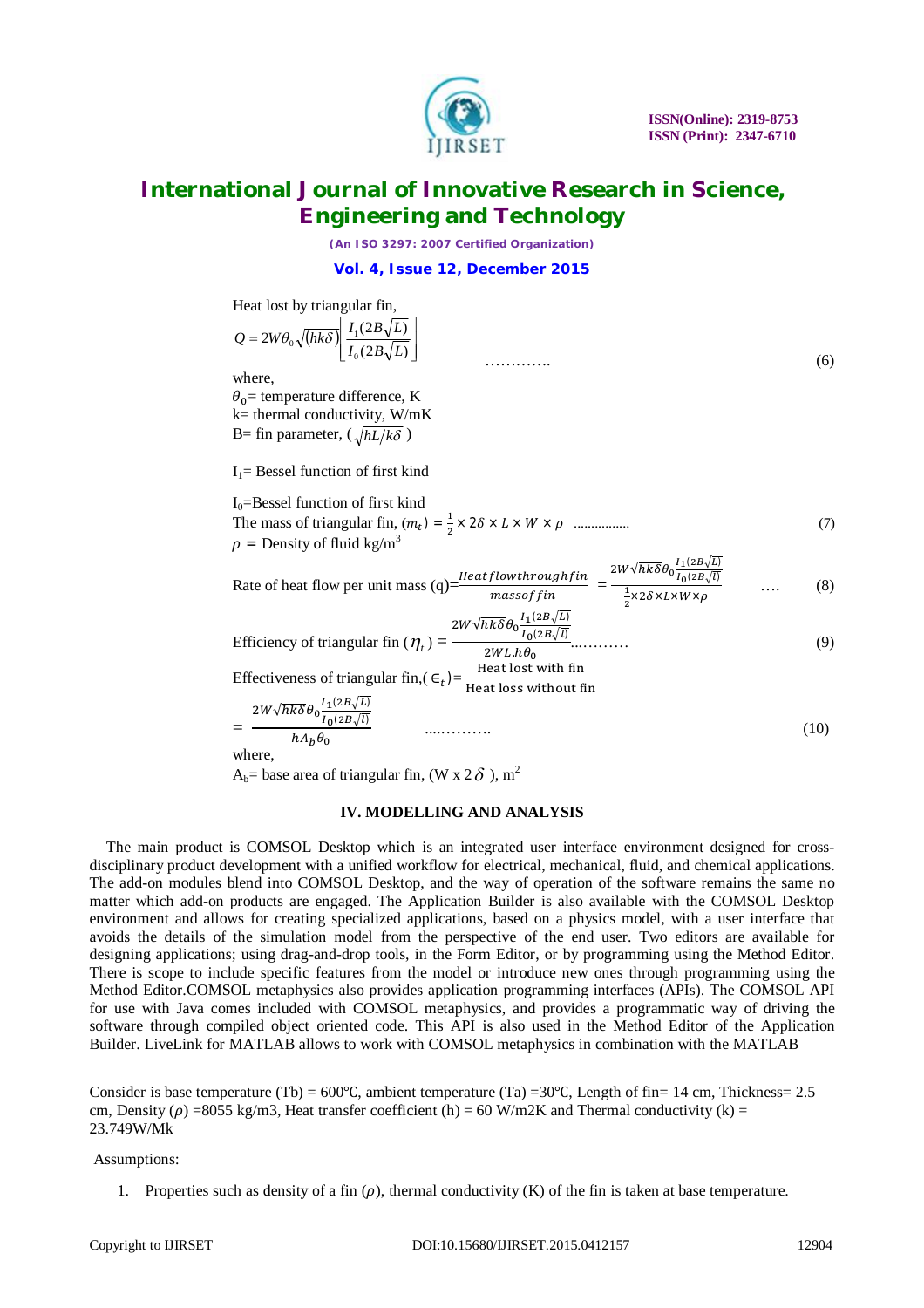

*(An ISO 3297: 2007 Certified Organization)*

**Vol. 4, Issue 12, December 2015**

2. Heat transfer coefficient is found to be varied as 14cm with increase in base temperature.

Geometry and heat dissipation of rectangular and triangular fins



| ■ 主義書誌ラマ家旨 無意義す。                                                                                                                                                                                                                                                                                                                                                                                                                                                                                                                                                                                                                                                                                                                                   |                                                                                                                                                                                                                                                                                                           | $\alpha$ $\beta$ $\alpha$<br>TR-More-800C.mph - COMSOL Multiplysics                                                                                                                                                                                                 | ● 日本日限ので 日当年前代初刊                                                                                                                                                                                                                                                                                                                                                                                                                                                                                                                                                                                                                                                                                                                                                                                                                                                                                                                                   |                                                                                                                                                                                                                                                                                                                                                                | TR-14cms-600C.mph - COMSOL Multiphysics                                                                                      | $\sim$ $\sigma$                                                                                                                 |
|----------------------------------------------------------------------------------------------------------------------------------------------------------------------------------------------------------------------------------------------------------------------------------------------------------------------------------------------------------------------------------------------------------------------------------------------------------------------------------------------------------------------------------------------------------------------------------------------------------------------------------------------------------------------------------------------------------------------------------------------------|-----------------------------------------------------------------------------------------------------------------------------------------------------------------------------------------------------------------------------------------------------------------------------------------------------------|---------------------------------------------------------------------------------------------------------------------------------------------------------------------------------------------------------------------------------------------------------------------|----------------------------------------------------------------------------------------------------------------------------------------------------------------------------------------------------------------------------------------------------------------------------------------------------------------------------------------------------------------------------------------------------------------------------------------------------------------------------------------------------------------------------------------------------------------------------------------------------------------------------------------------------------------------------------------------------------------------------------------------------------------------------------------------------------------------------------------------------------------------------------------------------------------------------------------------------|----------------------------------------------------------------------------------------------------------------------------------------------------------------------------------------------------------------------------------------------------------------------------------------------------------------------------------------------------------------|------------------------------------------------------------------------------------------------------------------------------|---------------------------------------------------------------------------------------------------------------------------------|
| Fie+<br>Definitions Geometry<br>Model<br>Materials                                                                                                                                                                                                                                                                                                                                                                                                                                                                                                                                                                                                                                                                                                 | Physics Mesh Study Results                                                                                                                                                                                                                                                                                |                                                                                                                                                                                                                                                                     | Fle v                                                                                                                                                                                                                                                                                                                                                                                                                                                                                                                                                                                                                                                                                                                                                                                                                                                                                                                                              | Definitions Geometry Materials Physics Mesh Study Results Temperature (Ht)                                                                                                                                                                                                                                                                                     |                                                                                                                              |                                                                                                                                 |
| Elmoct<br>P: Parameters<br>a-Vasables -<br>Add<br>Reid<br>Component<br>1. Component - McFunctions -<br><b>N</b><br>Model<br>Befritters<br>Geometry                                                                                                                                                                                                                                                                                                                                                                                                                                                                                                                                                                                                 | 13 Slank Material<br><b>E</b> Brows Materials<br>Sielet-<br><b>Add</b><br>Heat Transfer Add<br>Material<br>in Solids - Physics<br>Photo<br>Meteorials                                                                                                                                                     | <b>Fallest Delitop</b><br>B<br>Fi Desktop Laysud .<br><b>Báld</b><br>Mon-<br>Model<br>Meh<br><b>Add</b><br><b>Istherral</b><br>Compute Study<br>Med 1-<br>Libraries Windows -<br>$1 -$ Study<br>Contours (ht) - Group -<br>this<br>Suite<br>Ready<br>Wednes<br>innt | Surface<br>Line<br><b>OH</b><br>Surface with Height Contour 12 Particle Trajectories<br>Plot<br>Plot<br>Arrow Surface<br><b>MS</b> Streamline <b>M</b> Mesh<br>$h$ .<br>Add Pist<br>Pist                                                                                                                                                                                                                                                                                                                                                                                                                                                                                                                                                                                                                                                                                                                                                           | Arrow Line<br>Color Expression - Filter<br>Celsimation<br>More<br>Plots - & Height Expression<br><b>Ittibutes</b>                                                                                                                                                                                                                                              | <b>CONTRACTOR</b><br>宿回<br>First Point for Cut Line<br>2D Player<br>/ Second Point for Cut Line<br>Insoe<br>Select<br>Export |                                                                                                                                 |
| Model Builder<br>** Settings<br>++マ・甘生ご+<br>An in a case was known your<br>4 Gobal<br>E Diritiens<br><b>E Mayor</b><br>4 Component I (comp.)<br><b>I</b> E Difinitions<br>4 % Geometry 1<br>// Bisier Polygon I (b1)<br>Form Union (Se)<br>Active<br>G Materials<br>. B Hest Transfer in Solids (ht)<br>Heat Transfer in Solids 1<br>il IntialValue 1<br><sup>2</sup> Themal houlation I<br>Temperature 1<br>EHatRu1<br>A Mehl<br>I dute or<br>4 BREADS<br>1 3 Dealer<br>a 10 Derived Values<br># Surface Average 3<br>ar Line Average 2<br>" Line Average 3<br>* Live Avenue 4<br>" Line Average 5<br>41 Line Average 6<br>* Line Average 7<br>" Line Average 8<br>4 Line Average 9<br>" Line Avenue 10<br>* Line Average 11<br>= Line Average 12 | Temperature<br>Labet Temperature I<br><b>Ecundary Selection</b><br>Selection Manual<br>$\overline{a}$<br>v<br>面<br>$\overline{\phantom{a}}$<br>6星<br>Darride and Contribution<br>· Equation<br>Stov equation assuming<br>Study 1, Stationary<br>$T=T_{\pm}$<br>* Temperature<br>Temperature<br>$T_1$ 8310 | - I Graphics<br><b>44445 + 340884 6655 4868 0 88</b><br><b>CONTRACTOR</b><br>10<br>$12 -$<br>14<br>$\mathbf{A}$<br>Messages Progress Log Table 2<br>$-11$                                                                                                           | Model Builder<br>$+ - 7 - 7857$<br>W. THE ATRES WESTERING CONS<br>4 Global<br><b>B</b> Definitions<br><b>Materials</b><br>Component 1 (comp3)<br>$E = Definitors$<br>A Geometry 1<br>// Bézier Polygon 1 (b))<br>Form Union (Fire)<br><sup>2</sup> 22 Materials<br><sup>1</sup> Test Transfer in Solids (hd)<br>A Mesh 1<br>198 Study 1<br>$4 \frac{m}{2}$ Results<br><b>In Data Sets</b><br>4 Hill Derived Values<br><sup>48</sup> Surface Average 1<br><sup>ar</sup> Line Average 2<br><sup>as</sup> Line Average 3<br>At Line Average 4<br><sup>At</sup> Line Average 5<br><sup>41</sup> Line Average 6<br><sup>Art</sup> Line Average 7<br><sup>At</sup> Line Average 8<br><sup>41</sup> Line Average 9<br><sup>41</sup> Line Average 10<br><sup>41</sup> Line Average II<br><sup>Ar</sup> Line Average 12<br><sup>46</sup> Line Average 13<br><sup>41</sup> Line Average 14<br>At Line Average 15<br>提 Point Evaluation I<br><b>HE Tables</b> | ** Settings<br>2D Plot Group<br><b>Gill Plot</b><br>Label: Temperature Inti<br>$-$ Data<br>Data set Study 1/Solution 1<br>$-5$<br>Title<br>v Plot Settings<br>$\cdot$ h<br>Automatic<br>View.<br>x-aislabet<br>$v$ -axis label:<br>Show hidden entities<br>W Plot data set edges<br>Color: Black<br>Frame Material (x,y, z)<br>Color Legend<br>Window Settings | + + Graphics<br><b>QQQB U. BR</b><br>$\alpha$<br>Messages Progress Log Table 2                                               | Surface: Temperature (K)<br>▲ 873<br>.810<br>$-700$<br>610<br>SI0<br>400<br>14 7 309<br>12<br>10<br>s<br>$\mathbf{R}$<br>7.8.20 |
| 41 Line Average 13<br># Line Average 14<br>" Line Avenue 15<br>If Point Evaluation 1                                                                                                                                                                                                                                                                                                                                                                                                                                                                                                                                                                                                                                                               |                                                                                                                                                                                                                                                                                                           | CONSOL 5.00.263<br>Opened file TR-14cms-600C.mph                                                                                                                                                                                                                    | Temperature (ht)<br>E Isothermal Contours (ht)<br><b>E</b> Eipert<br>Reports                                                                                                                                                                                                                                                                                                                                                                                                                                                                                                                                                                                                                                                                                                                                                                                                                                                                       |                                                                                                                                                                                                                                                                                                                                                                | COMSOL 5.0.0.243<br>Opened file: TR-14cms-600C.mph                                                                           |                                                                                                                                 |
|                                                                                                                                                                                                                                                                                                                                                                                                                                                                                                                                                                                                                                                                                                                                                    |                                                                                                                                                                                                                                                                                                           | 727 MB   983 MB                                                                                                                                                                                                                                                     |                                                                                                                                                                                                                                                                                                                                                                                                                                                                                                                                                                                                                                                                                                                                                                                                                                                                                                                                                    |                                                                                                                                                                                                                                                                                                                                                                |                                                                                                                              | 740 MB 1990 MB                                                                                                                  |
| $\theta$ $\theta$                                                                                                                                                                                                                                                                                                                                                                                                                                                                                                                                                                                                                                                                                                                                  | 0                                                                                                                                                                                                                                                                                                         | $\rightarrow$ 380 $\frac{\text{mm}}{\text{mm}}$ $\rightarrow$ $\rightarrow$                                                                                                                                                                                         |                                                                                                                                                                                                                                                                                                                                                                                                                                                                                                                                                                                                                                                                                                                                                                                                                                                                                                                                                    | $\Box$                                                                                                                                                                                                                                                                                                                                                         |                                                                                                                              | $-18.61$ $^{113.40}_{123.205}$                                                                                                  |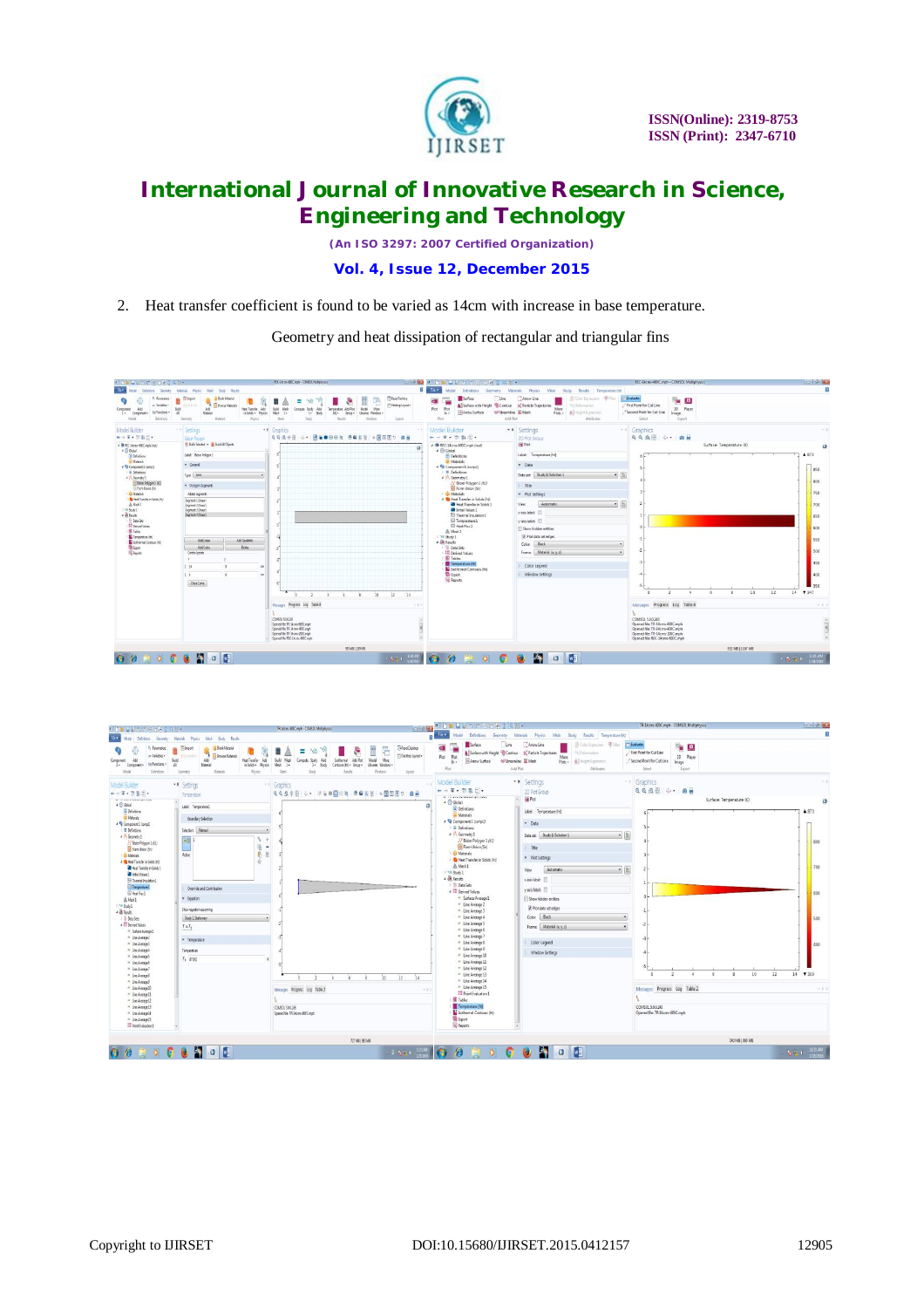

*(An ISO 3297: 2007 Certified Organization)*

**Vol. 4, Issue 12, December 2015**

### **Rectangular and Triangular Fin Heat Dissipation comparison chart**

| temperature in | length in<br>$\mathrm{cm}\mathrm{s}$ | Heat dissipation w/m2 |            | Increasing percentage of<br>triangular fin % |
|----------------|--------------------------------------|-----------------------|------------|----------------------------------------------|
| k              |                                      | Rectangular           | Triangular |                                              |
| 873            | 6                                    | 306.46                | 514.23     | 40                                           |
| 873            | 8                                    | 256.788               | 443.06     | 42                                           |
| 873            | 10                                   | 219.7                 | 383.85     | 42                                           |
| 873            | 12                                   | 189.85                | 335.04     | 43                                           |
| 873            | 14                                   | 165.45                | 293.43     | 43                                           |
| 473            | 14                                   | 23.5                  | 44.56      | 47                                           |
| 573            | 14                                   | 48.42                 | 93.6       | 48                                           |
| 673            | 14                                   | 80.9                  | 143.58     | 43                                           |
| 773            | 14                                   | 128.5                 | 266.5      | 42.8                                         |
| 873            | 14                                   | 165.5                 | 293.4      | 43                                           |

### **Comparison of effective heat dissipation at Engine cylinder using the triangular in place of rectangular fin:-**

|                             |                  | Effective cooing |            | Increasing percentage of triangular<br>fin |
|-----------------------------|------------------|------------------|------------|--------------------------------------------|
| Base<br>temperature in<br>k | length<br>in cms | Rectangular      | Triangular |                                            |
| 873                         | 6                | 305              | 374        | 22.6                                       |
| 873                         | 8                | 395              | 468        | 18.48                                      |
| 873                         | 10               | 457              | 519        | 12.44                                      |
| 873                         | 12               | 470              | 514        | 9.54                                       |
| 873                         | 14               | 526              | 564        | 7.22                                       |
| 473                         | 14               | 157              | 169        | 7.64                                       |
| 573                         | 14               | 248              | 267        | 7.66                                       |
| 673                         | 14               | 340              | 366        | 7.64                                       |
| 773                         | 14               | 431              | 465        | 7.88                                       |
| 873                         | 14               | 526              | 564        | 7.22                                       |